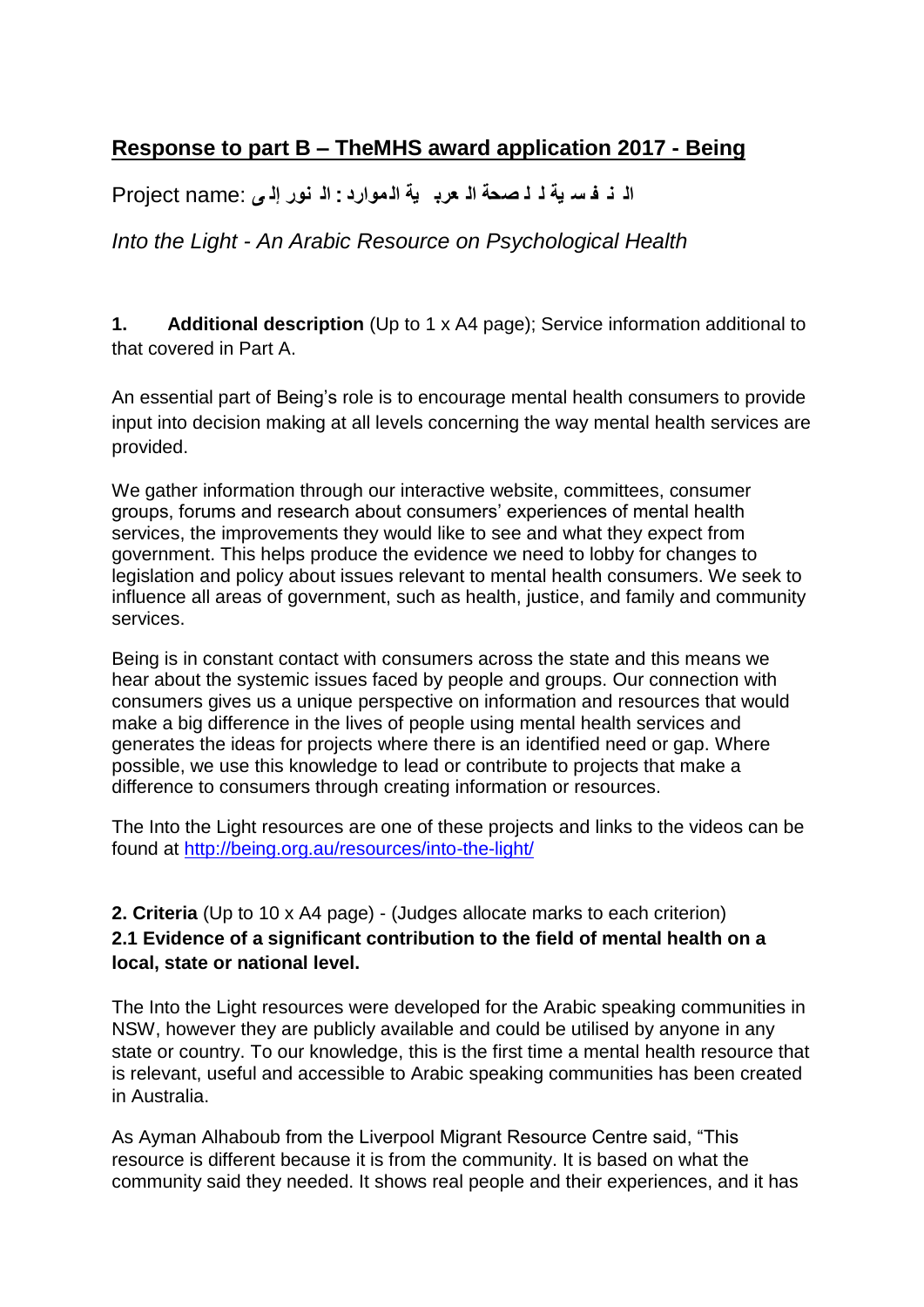important messages from clinicians and different religions. People want to sit down and have conversations about these things, and this resource will help with that." The contribution of this mental health promotion resource is yet to be fully recognised due to the short time it has been available, however the main video has been viewed 163 times since it was launched.

#### **2.2 Evidence of innovation and/or recognised best practise**

Throughout each stage of the project (outlined below) we looked for both best practice and innovative ways to include consumers in design and production. As a result, we achieved a phenomenal level of collaboration. Being partnered with Metro Assist, Transcultural Mental Health Centre and Liverpool Migrant Resource Centre initially but then many more people both from the Arabic speaking communities and people who worked in services with Arabic speaking consumers became involved. This really was a consumer and community led project.

As a result of this collaboration, cultural appropriateness remained a priority throughout the project. This included in the production of the videos, which were created by a culturally competent organisation, Ethno Connect.

The project was supported by the Australian Government through the Inner West Sydney Partners in Recovery Innovation Grant Program and its Lead Agency, New Horizons Ltd through a grant of \$96,101 and also supported by the Mental Health Commission of NSW through the annual core funding grant to Being. This meant we also had a range of government agencies and NGO partners that were supportive of the project.

It is recognised as best practice that any health promotion activity consider the contribution of the community it is targeting<sup>1</sup>. The more the community is involved in the prevention and early intervention strategy the more likely it will be successful.

In the case of this project Being ensured that the development of the resource was led by people from an Arabic speaking community who had experienced psychological distress. The project was also informed by the Arabic speaking communities. We held community conversations with four groups; two groups of men and two groups with women with a total of 48 participants.

The learning that came from working with the community on this project included the use of the preferred term psychological distress, that stigma often led to shame which led to silence, and that people were more likely to seek help from religious leaders first.

We also used literature to guide the development of the resource to ensure it was based on evidence.

**.** 

<sup>1</sup> Hunter Institute of Mental Health (2015). Prevention First: A Prevention and Promotion Framework for Mental Health. Newcastle, Australia, p33.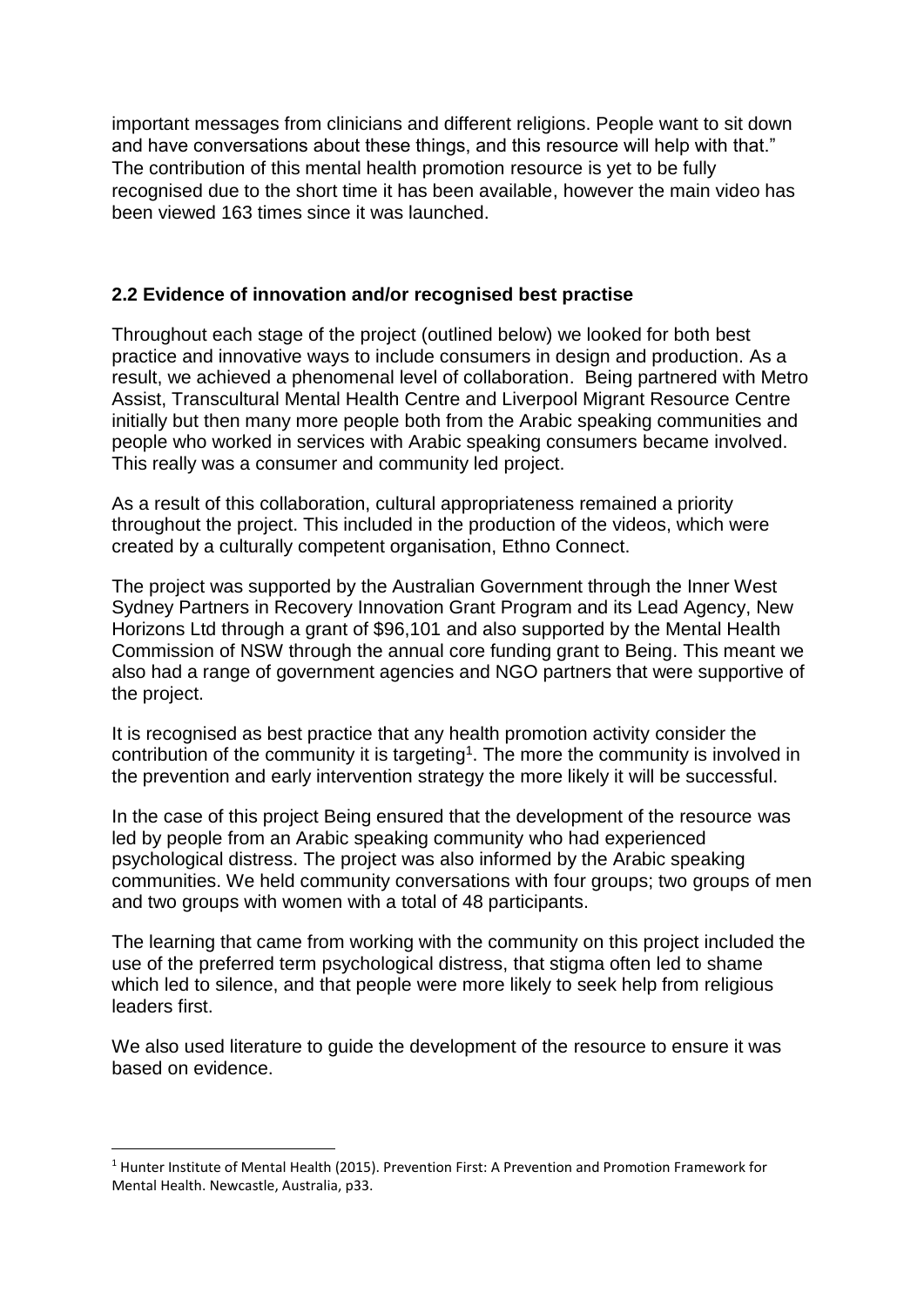The literature told us that the Arabic speaking communities had:

- Low awareness about mental health, illness & treatment options
- Strong stigma towards mental illness
- Many have experienced trauma & violence
- Many face multiple difficulties settling into Australia
- Few Arabic-specific mental health services
- Mental health information in Arabic is often outdated and not culturally relevant

#### **2.3 Evidence of participation of mental health consumers in the planning, implementation and evaluation. There may be exceptions to the involvement of mental health consumers. If so, please address this when responding to this criterion.**

Being is a consumer run organisation and more than 75% of our staff identify as having a lived experience of mental illness. In relation to the Into the Light Project, the project officer employed to lead the project, Adla Abushanab, identified as having an experience of psychological distress. Adla also appears in the videos.

As previously mentioned, this project was both consumer and community led. In order to achieve this, we took steps to ensure the project was informed by the Arabic-speaking communities and those who work closely with them. The process for development of the resources is outlined below.

Into the Light project plan:

- Step 1 We formed a Project Advisory Group to give advice on the best way to carry out the project. This group included an Arabic-speaking consumer, Arabic community workers, and members with expertise in working with Arabicspeaking communities' mental health, and community engagement.
- Step 2 We carried out four focus groups with first-generation Arabic migrants across three Sydney areas to identify what the mental health resource should be and how to make it accessible. There were two focus groups with men and two with women. A total of 48 people shared their views. The focus groups were in Arabic, and the notes were translated to English afterwards.

The key things people told us were that:

 many had experienced psychological distress or supported someone else many were not aware that there were information and services for dealing with psychological distress some people would go to their religious leaders for help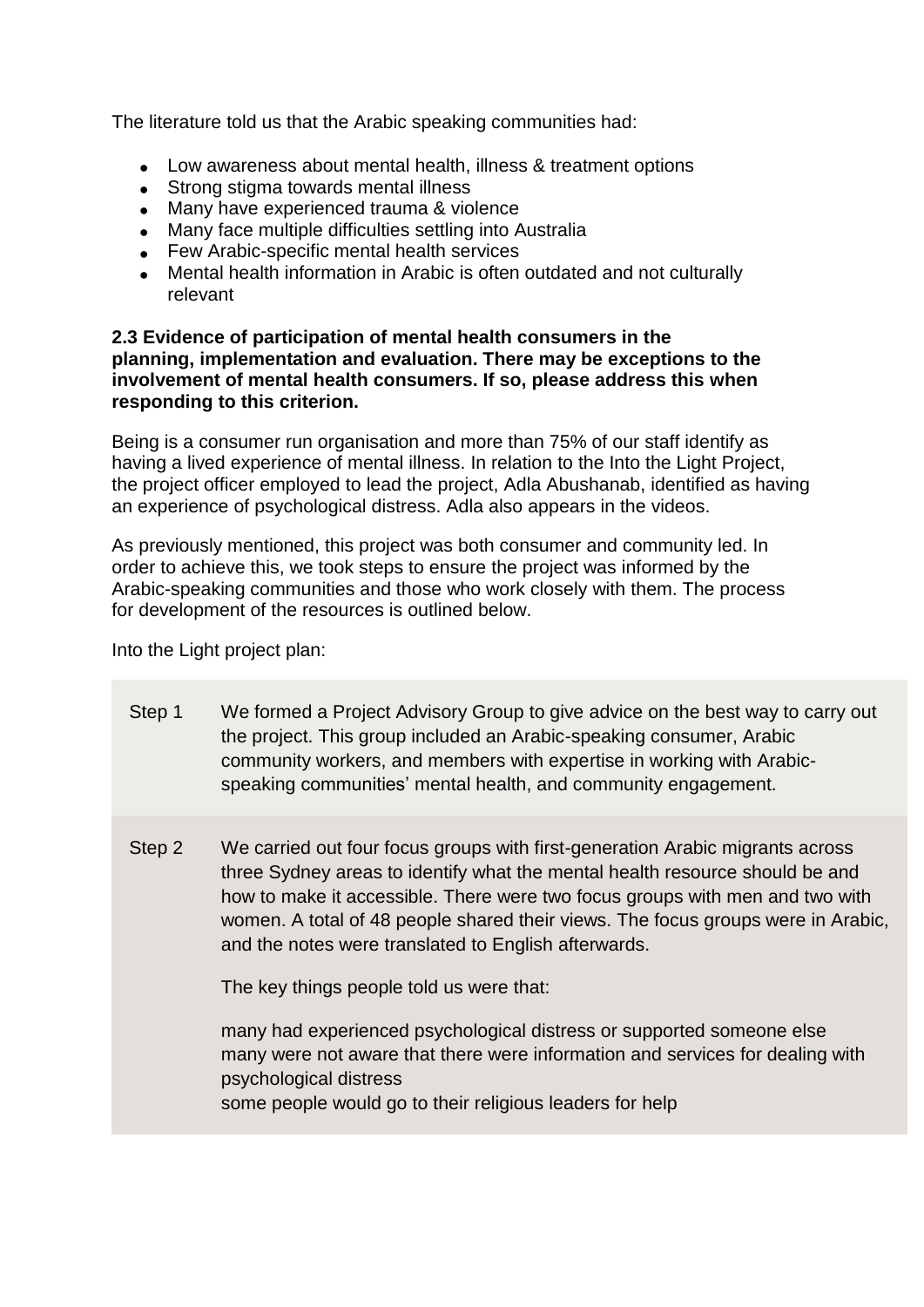|        | they wanted information and discussions in their community about psychological<br>health and distress, because there is a lot of stigma in their community from lack<br>of knowledge and understanding<br>They want information online, on TV and radio, and also at schools and<br>community events                                                                                                                                                                                                                                                                                                     |
|--------|----------------------------------------------------------------------------------------------------------------------------------------------------------------------------------------------------------------------------------------------------------------------------------------------------------------------------------------------------------------------------------------------------------------------------------------------------------------------------------------------------------------------------------------------------------------------------------------------------------|
| Step 3 | Based on feedback from the focus groups and the Project Advisory Group, we<br>decided to create a three-part video resource to cover the key perspectives that<br>people had identified as important. These were perspectives from:<br>1 <sub>1</sub><br>Arabic migrants who have experienced psychological distress themselves<br>Mental health professionals<br>2.<br>3.<br>Arabic religious representatives<br>To be accessible, the resource will be freely available on YouTube, with some<br>DVD copies available for free for organisations, such as services, schools, and<br>religious centres. |
| Step 4 | We worked with Ethno Connect to film and produce the video resource.<br>It was important that the resource tells the experiences and views of real people<br>living in the Arabic-speaking communities in NSW. We networked with many<br>organisations and groups that are either part of the Arabic-speaking<br>communities, or work closely with the communities, to find suitable people for the<br>film.                                                                                                                                                                                             |
| Step 5 | We held an event with Arabic-speaking communities to launch the video<br>resource and to kick start the conversations in the communities about<br>psychological health and dealing with distress.                                                                                                                                                                                                                                                                                                                                                                                                        |

## **2.4 Evidence of Partnerships and Linkages (collaboration for continuity between organisations).**

See response in 2.2. The collaboration and partnerships in the project were the key to its success. The project required expertise from a range of organisations:

- Metro Assist
- Transcultural Mental Health Centre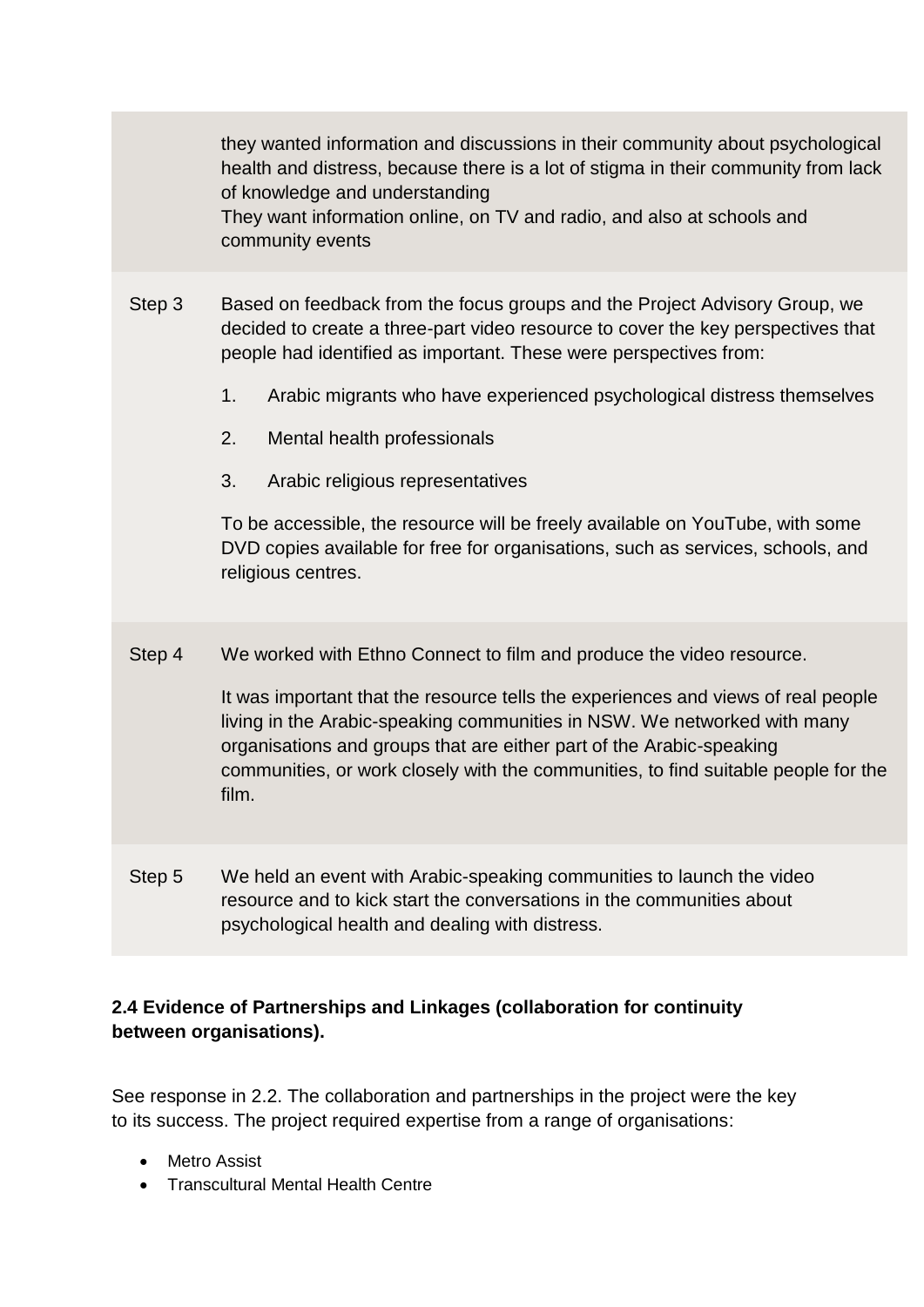- Liverpool Migrant Resource Centre
- Inner West Sydney Partners in Recovery including lead agency New Horizons
- Ethno Connect

These collaborations not only resulted in the production of culturally appropriate and relevant resources, but also strengthened ties between organisations within the communities.

### **2.5 Verification and evaluation of the program's effectiveness e.g. quality improvement activity, data collection and its use including graphs and tables, achievement of performance indicators, e.g. attendance figures, outcome measures, number of document downloads, page views, click through rates.'**

We have received great feedback about the videos and the importance of their messages. At the launch event, 22 people filled in an evaluation. Of the 22 people, 19 people said they had personally experience psychological distress before and 19 also said they had family and friends that had experienced psychological distress. Only 8 of the 19 people said they had accessed any services for distress within Australia. 17 people said they would encourage others to watch the videos.

The majority of attendees said the event sparked them to find out more information about psychological distress, speak more about psychological distress with their family and friends and also seek help themselves when they are feeling distressed.

So far over 120 DVDs have been taken by various community organisations. The main video on youtube has been viewed 163 times since the launch in July 2016.

This is the beginning of Being seeing the impact of videos. Further evaluation will occur in the future alongside more promotion.

We will continue to promote the resource and work with Arabic speaking communities on mental health. We have plans to continue working with Transcultural Mental Health on promotion of the resource.

## **3. Conclusion** (Up to 1/2 x A4 page)

It was important to highlight the need for culturally specific resources that are created with communities as with people who experience mental illness or as preferred by the Arabic speaking communities 'psychosocial distress'. Being believes this is an excellent example of collaboration to create a mental health promotion resource that can be utilised by many people in the future.

**4. Referees** - nominate two referees.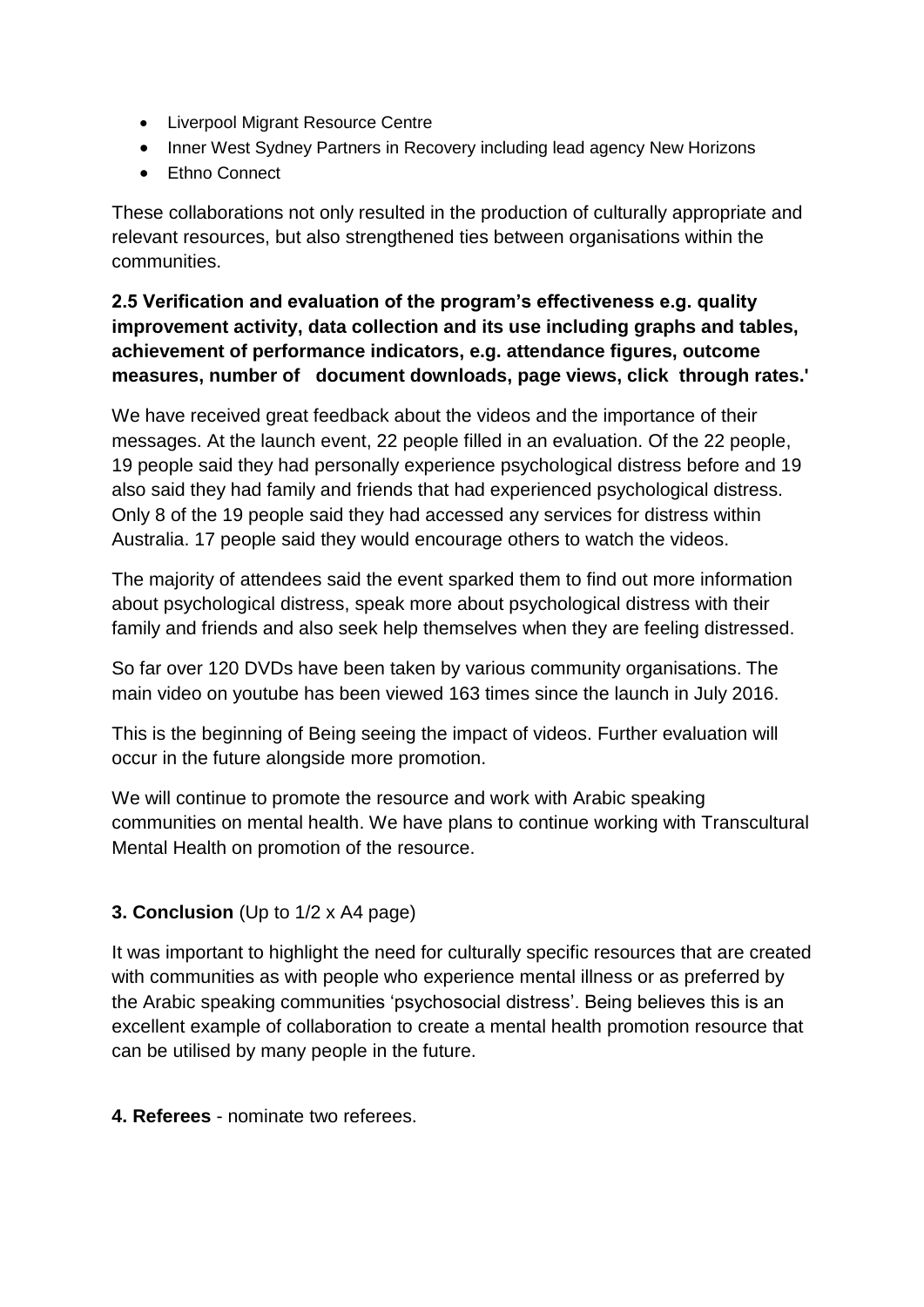Removed for privacy

**5. Appendix of Support Material** (up to 8 x A4 pages) e.g. back up material such a[s research abstracts, publications, dat](mailto:Maria.Cassaniti@health.nsw.gov.au)a charts, news clippings, feedback and photographs.

Copy of the promotional postcard:

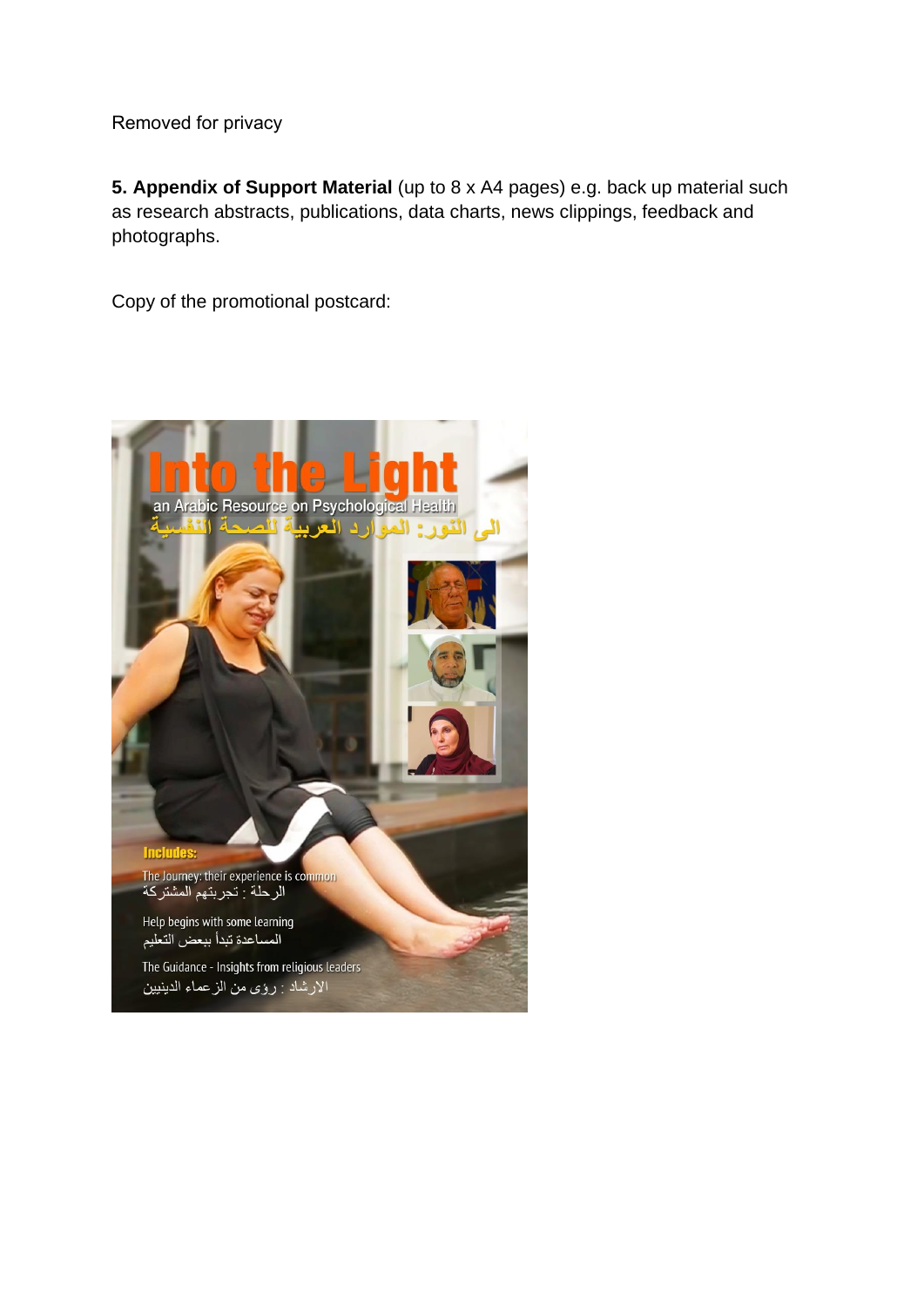Photograph of the launch event:



Website promotion of the podcast on SBS: